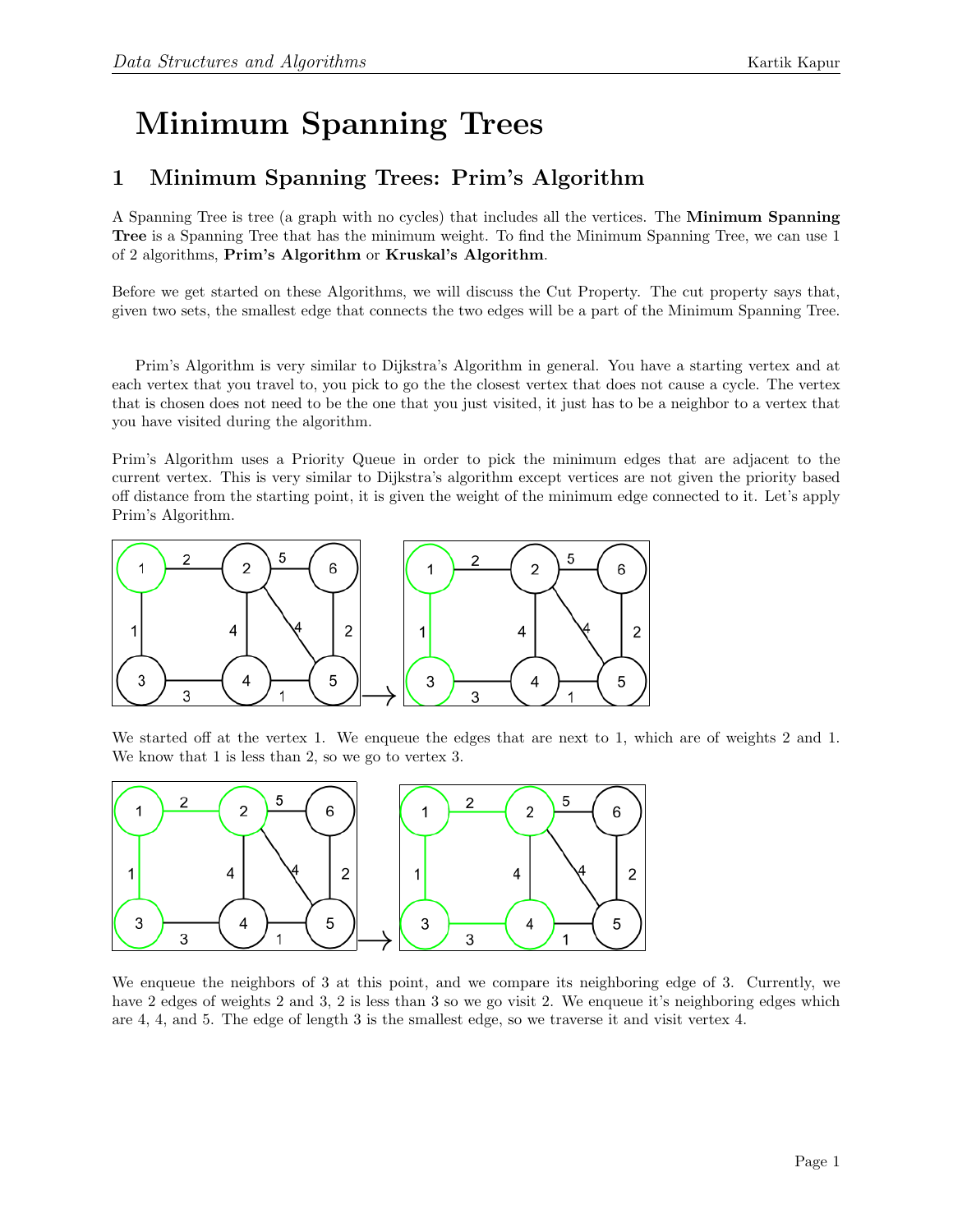

We enqueue 4's neighbors which have not yet been enqueued, which leads us to add an edge of 1 that is between 4 and 5. This edge is currently the smallest edge so we move to 5. 5 has one edge not enqueued yet and it has a value of 2, so we put it in, see it's lower than the others and we are done.

The runtime of Prim's Algorithm is  $E \log(V)$  because we have  $V \log(V)$  time for inserting all the vertices into the heap,  $V \log(V)$  for the deleting the min and  $E \log(V)$  for changing the priority of the vertices. We sum these up to get  $O(E \log(V) + V \log(V) + V \log(V))$  this can be simplified to  $O(E \log(V))$ .

## 2 Minimum Spanning Trees: Kruskal's Algorithm

Kruskal's Algorithm runs slightly differently than Prim's Algorithm. Instead of starting from some vertex, you put all the edges into a priority queue and add the ones that are the smallest and don't cause a cycle to your Minimum Spanning Tree.

The difference that Kruskal's algorithm has with Prim's requires that a different data structure be used. The edges are sorted from least to greatest, and a core Union Data Structure is used. In this application of a Union Data Structure, each vertex is it's own "tree" and it gets connected to another vertex. This Union Data Structure allows us to ensure that we do not have cycles in a very quick manner. Here is a step by step illustration of how to Union Data Structure works for Kruskals. We will go through an example of how kruskal's works. Underneath each graph will be the Weighted Quick Union with Path Compression that corresponds to it.



In this initial step, we find the smallest edge, which lays between 1 and 3. We then connect them in